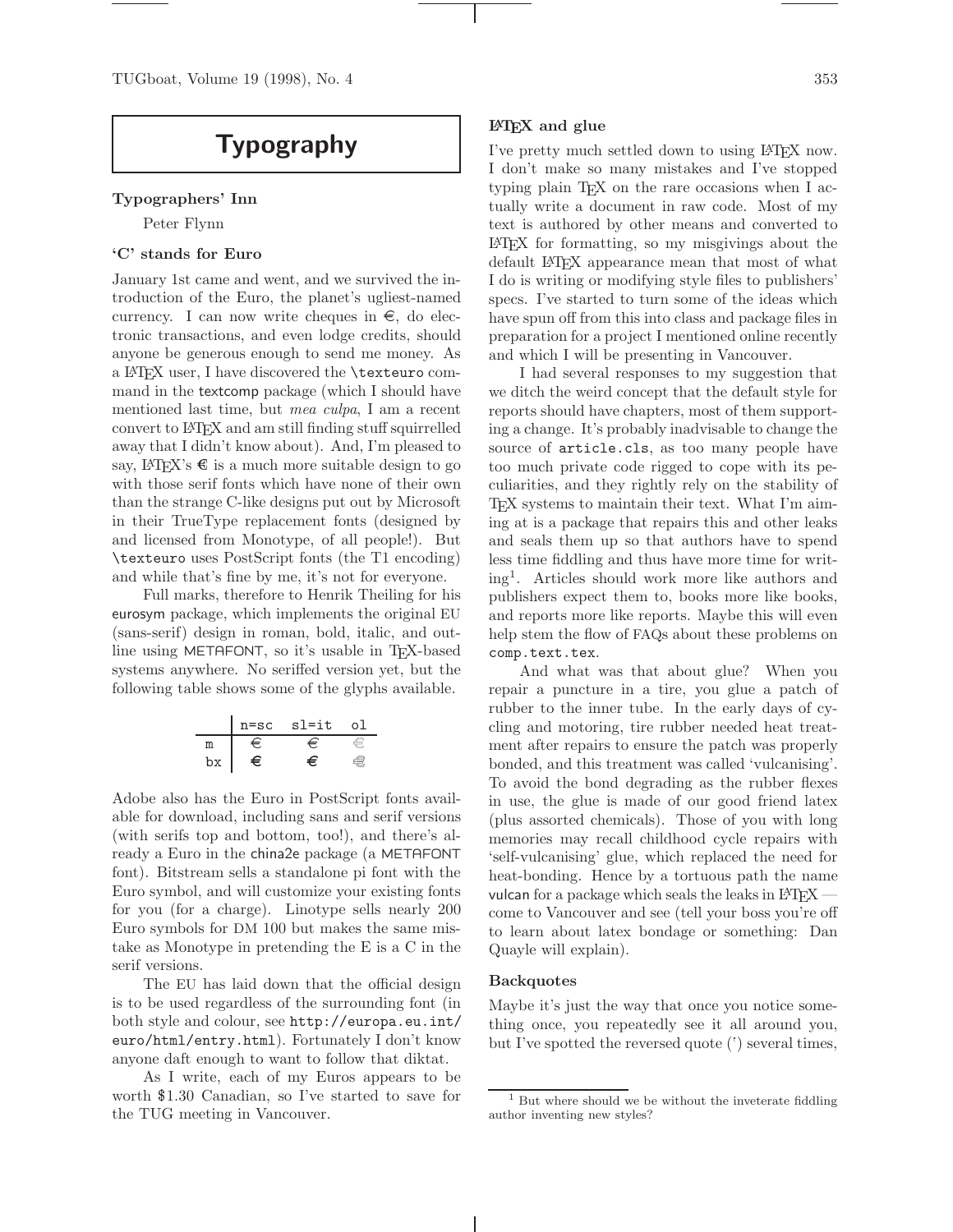

**Figure 1**: Type fac-simile of the SGML97 logo

including some extremely public displays which included the logo which appeared on all the posters, leaflets, proceedings, and assorted publicity for the XML '97 conference in Washington, DC. They got it right on the title page, and anywhere that it was reproduced from typed characters, but the logo itself, approximated in Figure 1 with CM fonts, used the reversed quote. I'm curious to know why so I've sent a message to the designer and I'll let you know.

#### **Get writing**

The new journal I mentioned last time, Markup Lan*guages: Theory & Practice* [1], is up and running. It's quarterly, peer-reviewed, and the first one of its kind devoted to text markup. I'm therefore repeating my call for articles: as the markup we use for TEX and LATEX was one of the major advances in the move towards logic-based or structural markup, I feel that there is plenty of scope. Dip your quill in the ink and start writing now.

#### **Postscript**

Probably like many of you I've been using PostScript fonts for years. They're portable, convenient, reasonably accurate, and although the hinting isn't a full substitute for design-sizing, in most practical situations they work just fine. I don't do many jobs requiring extremely large sizes, so I haven't run into the problems that I am told exist in advertising work, for example.

But my guess is that most T<sub>EX</sub> systems, particularly in research or academic sites, don't have PostScript fonts (a font survey would be interesting). There is a cost involved once you go beyond Charter and the other free PostScript fonts, and although it is small per font, it can be outside the budget of many individuals, especially students, and even some projects. The bigger stumbling-block is the installation: I had my own problems when I did the first few fonts, but I was lucky to have generous and helpful people on call who patiently explained what I needed to do; and this was long before the new TEX Directory Structure.

I have therefore finally gotten around to writing a new PostScript font installer. The old mkvf program which I wrote to take the Virtual Font route was a shell script, and fairly crude; the mkcd batch



**Figure 2**: The MKPS PostScript font installer

file for DOS/Windows systems which followed was never satisfactory as the restricted operating environment available precluded it doing all that mkvf did. This time I have taken the plunge into Windows'95 and rewritten it as a windowing utility: it's the most prevalent platform I support. The tool I used, *Visual DisplayScript*, is a very simple and effective way of tying together a simple interface to make a little utility (see Figure 2).

It assumes the TDS, although you can change that if you store your fonts elsewhere, and it makes reasonably intelligent although by no means foolproof attempts to deduce the Karl Berry fontname abbreviations from the extended descriptive name in the AFM file (part of this grew out of having to rescue a client's broken installation where all the AFMs were corrupt and I had to try and dig into several hundred PFBs for the same data). I hope to have a distributable beta release by the summer: if anyone can recommend a similarly simple environment for producing X Window mini-apps, I'd be happy to hear of it.

The core that does the work is about four lines: afm2tfm, vptovf, some file-copying, and the appending of the relevant line to psfonts.map (it does assume dvips: it's all I know about). What takes the time, as usual, is handling the configuration, the deducing, the file-loading, and working out the name (and checking in the fontname map files). The user should be able to drag and drop a PFB file onto it, check that it has correctly resolved Bonemontano, Inc's Gracatia Sancta Skinny Weird DemiBold into zgsdw8ro and then just go ahead and do everything, including creating a skeleton FD file. If you're tired of hearing people complain that TEX systems have only got one font, and it's soooo hard to get it to